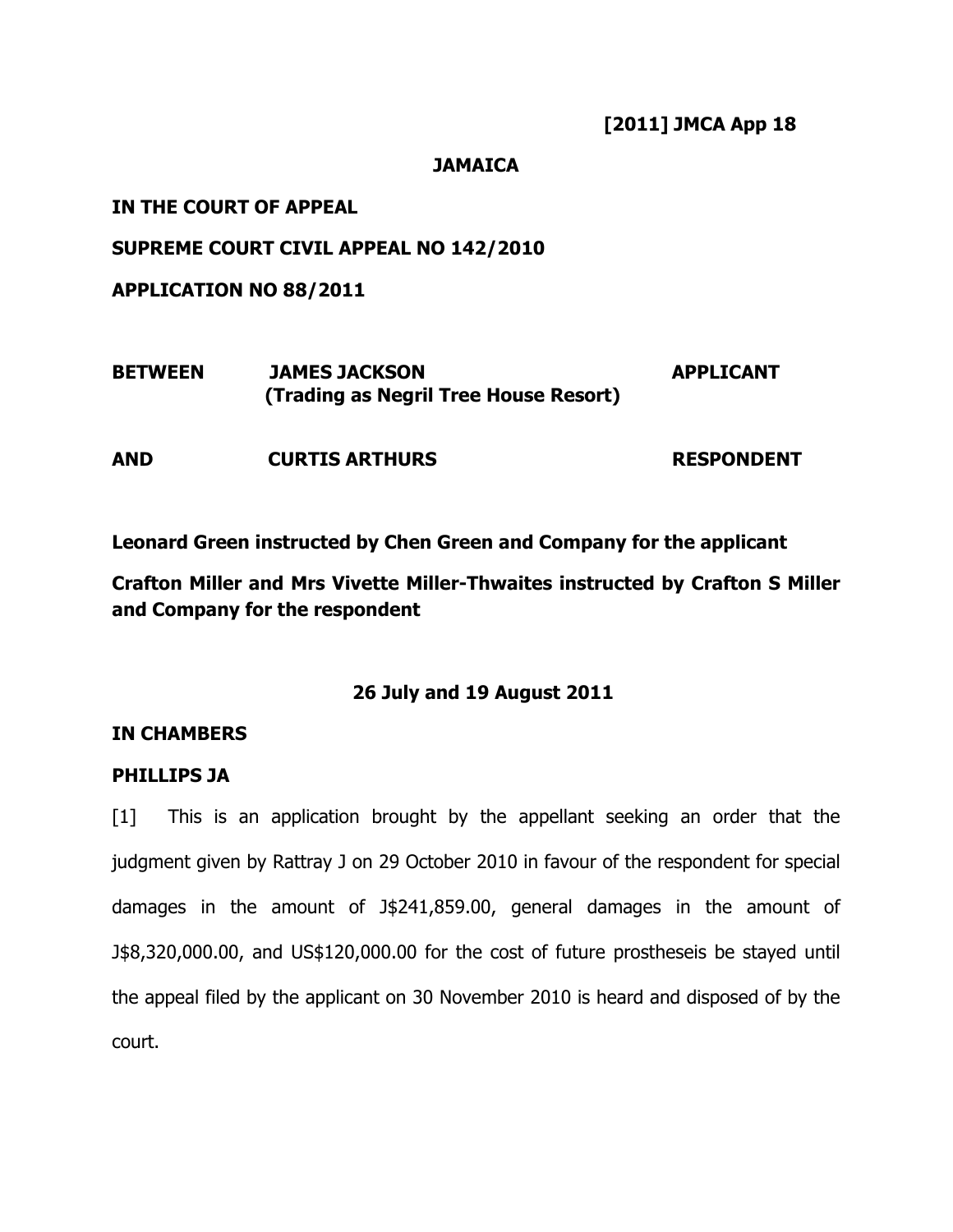[2] As the learned trial judge put it in his reasons for judgment, this case was about an unfortunate incident which took place in the waters just off the north coast of the island. The respondent was a spotter in the motor vessel the "Seacraft". His duties were to look out to ensure that the vessel's projected path was clear of swimmers, other sea craft and any form of floating debris. His primary function was to alert the driver of the boat of any danger in the water, so that he could take steps to avoid the same. However, on 25 May 1993, the driver, Mr Gladstone Bailey, on his way to dock the boat at Bloody Bay for safe keeping, suddenly, without any warning, caused the boat to surge forward and swing out to splash a passing boat. That manoeuvre resulted in the respondent being thrown from the boat into the water, where he came into contact with the boat's propeller and suffered severe traumatic injuries, in particular, the amputation of his right leg above the knee.

[3] The applicant relied on six grounds in support of the application:

- 1) The applicant was not in good health and required extensive medical care and was not therefore able to attend to his business which had fallen into disarray.
- 2) The learned judge fell into error in making the award of US\$120,000.00 as the evidence adduced was inadequate.
- 3) As the learned judge failed to take important matters into account, and delayed for such a long time in delivering his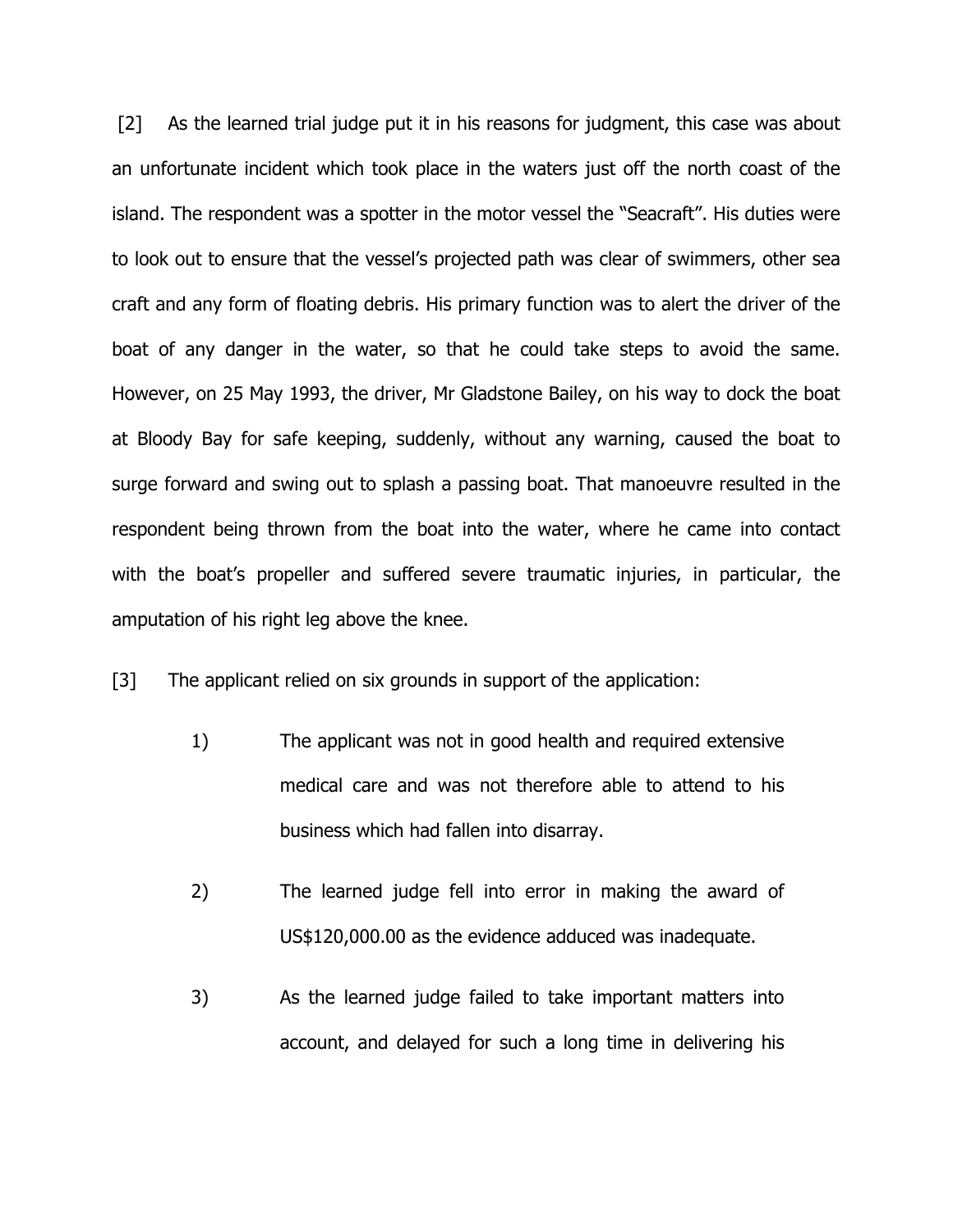decision, the applicant had a good chance of succeeding on appeal.

- 4) If the judgment debt was paid over, the applicant would probably not be able to recover the same if he was successful on appeal.
- 5) The applicant had no cash resources available and loan facilities were not an option as he did not have the necessary collateral, and if he and his business Tree House Club Negril had to pay the judgment debt he would be financially ruined.
- 6) The applicant relied on rules 2.10, 2.11 and 2.14 of the Court of Appeal Rules (CAR) relative to the role of the single judge in chambers and the order of a stay of execution.

[4] The applicant's affidavit in support of the application, sworn to and filed on 21 April 2011, indicated that he had always and continued to contend that, the respondent at the material time had been engaged in activities which were not a part of the prescribed job for which he had been employed, and that he was therefore not liable to compensate him for the injuries received. The learned judge, however, had found to the contrary. He deposed that his health was deteriorating and he needed constant care due to an aneurism he had suffered some time ago, but for which the medical advice was that at his age, he should not contemplate surgery. He exhibited a medical report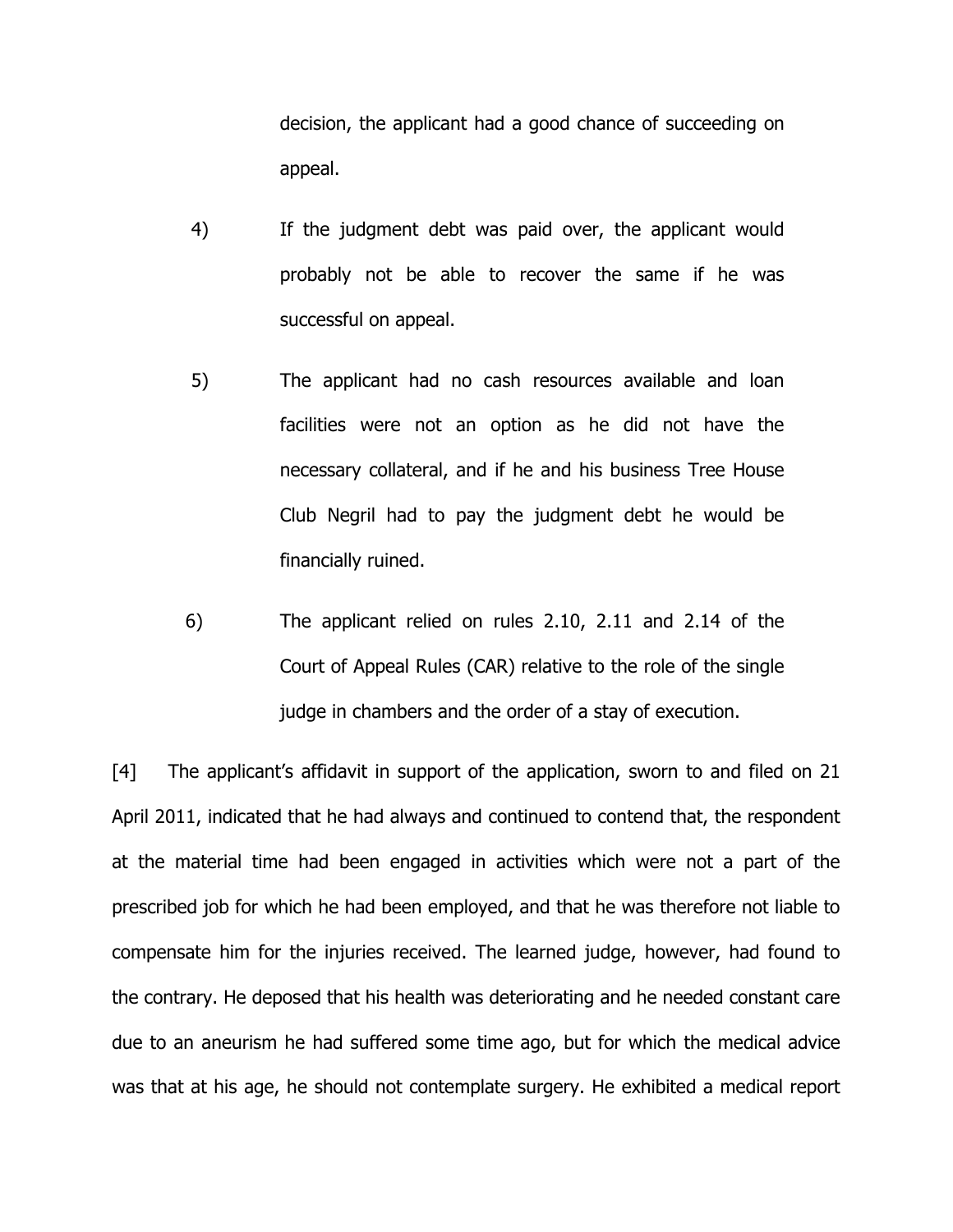from Dr Kenneth Lee, a cardiologist, as he was under his care. He stated further that his business was not doing well as it was not an all inclusive operation and was not able to compete well in that environment and, would be ruined if the business had to pay the judgment debt at this time. He was still hoping despite difficulties and unsuccessful attempts to obtain funding, that he would be able to make a substantial payment into court under protest pending the outcome of the appeal.

[5] He set out seven reasons he ought to succeed on appeal, and stated that in any event, the judgment debt would be reduced by the court. These reasons included the failure of the learned judge to make a finding whether the "splashing" fell within the scope of Gladstone Bailey's employment; his finding that the applicant had breached his contractual duty to provide a safe system of work; his failure to make a finding whether "splashing" was taking place at the material time, and whether the respondent was involved in it; his failure to deliver a balanced assessment of the evidence; his delay in delivering the decision and so the applicant was prejudiced; and his making of the order of US\$120,000.00 without evidence to support it.

[6] The respondent in response said that he was unaware of the applicant's medical condition and when he had seen him, which was frequently, he appeared to be quite well. He stated that the applicant was a man of considerable means and aside from his business of the Negril Tree House Resort, he had sold two properties for the sum of \$10,000,000.00 and \$80,000,000.00 respectively, and that he operated a prosperous thriving cattle and chicken farm, whilst he, the respondent, had been unable to work due to the injuries received as a result of the incident in 1993. The applicant, he said,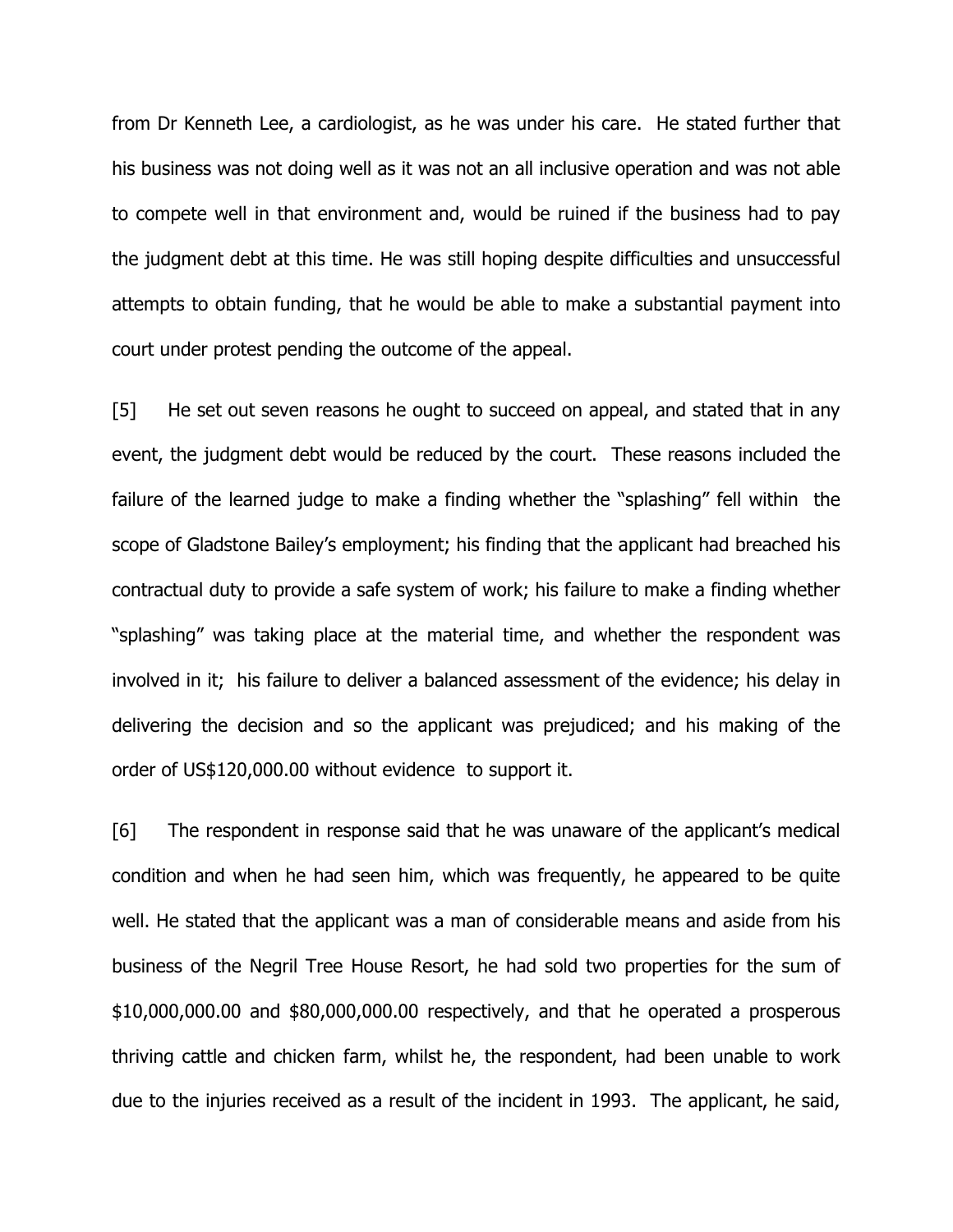seemed not to care about his severe predicament, as was evidenced from his reluctance to give any financial assistance whatsoever. He indicated that the applicant had no chance of success as the judgment of Rattray J was sound and balanced, and to support that position he pointed to various paragraphs where the learned judge referred to several discrepancies and inconsistencies in the evidence adduced on behalf of the applicant. He stated that that was one of the reasons the learned judge had preferred his evidence to that of the applicant.

[7] He indicated that the award of US\$120,000.00 for the replacement of the prosthesis was reasonable. He also indicated that recently in June 2011 the prosthesis that he had been wearing had broken into three pieces and he was unable to replace the same. He was aware that J\$6,300,000.00 had been obtained since the issue of a writ of seizure and sale which had been paid into court, but he had not been able to access the same from the Treasury despite efforts to do so. He pleaded that the stay of execution of the judgment not be granted as it would severely affect him financially, and also preclude his movement, as he was without an effective prosthesis and would remain in that condition unless he was able to obtain the fruits of his judgment.

[8] A further affidavit was filed on his behalf wherein his attorney confirmed that the order for seizure and sale was executed on 13 April 2011, that there was a payment into court of J\$6,300,000.00 on 21 April 2011 and that in spite of filing the order to pay out of the Treasury on 19 May 2011, they had been unable to access the monies paid into the Treasury. A letter was exhibited from the bailiff indicating the goods and chattels which had been levied on 13 April 2011. These included seven motor vehicles,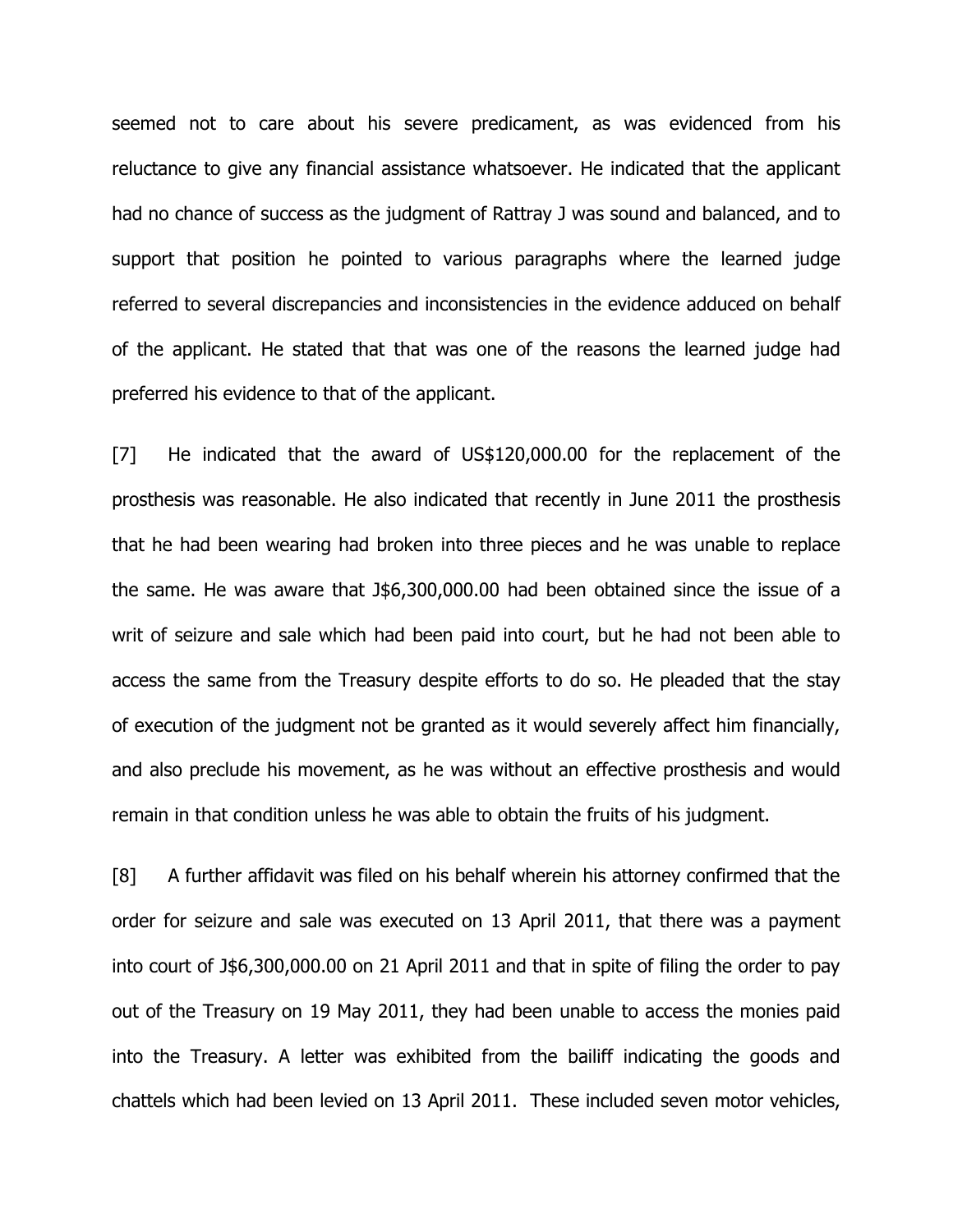two boats, one jet ski, 61 round tables, 10 wooden bar stools, one large freezer, 80 dressers, 80 colour television sets, four industrial stoves, 100 wooden chairs, six computers (including CPU monitors and printers) and sundry chairs and tables. The attorney seemed to have concern that some of the goods and chattels seized by the bailiff having not been sold to satisfy the judgment, had also not been seen by the bailiff on the applicant's premises on a subsequent visit there, they having not been taken into his custody. She stated that if the stay of execution was granted, the goods may be hidden, sold, transferred or otherwise disposed of, and out of the reach of the respondent to enforce his judgment, if the appeal fails. She exhibited a letter from the bailiff dated 14 July 2011 to underpin her concerns, but in my view, the letter was unclear as to whether the bailiff had a concern that the goods had "disappeared". He stated in the penultimate paragraph of the said letter, "I am of the opinion and verily believe that the defendant and or his agent will not dispose of the levied items remaining in their custody." It seemed to me that he was aware of the movement of the vehicles. All parties seemed to be awaiting the ruling on this application.

[9] On the morning of the hearing of the application the applicant filed his response. He said that the payment of the J\$6,300,000.00 was made by virtue of loan financing from Scotiabank, which required repayment by way of considerable monthly sums. He referred to the downturn in the earning potential in the tourism industry over the past few years and particularly the non all inclusive operations. But he made this unusual statement in paragraph seven of his affidavit, which became the basis for the main thrust of the submissions of counsel for the respondent before me, although counsel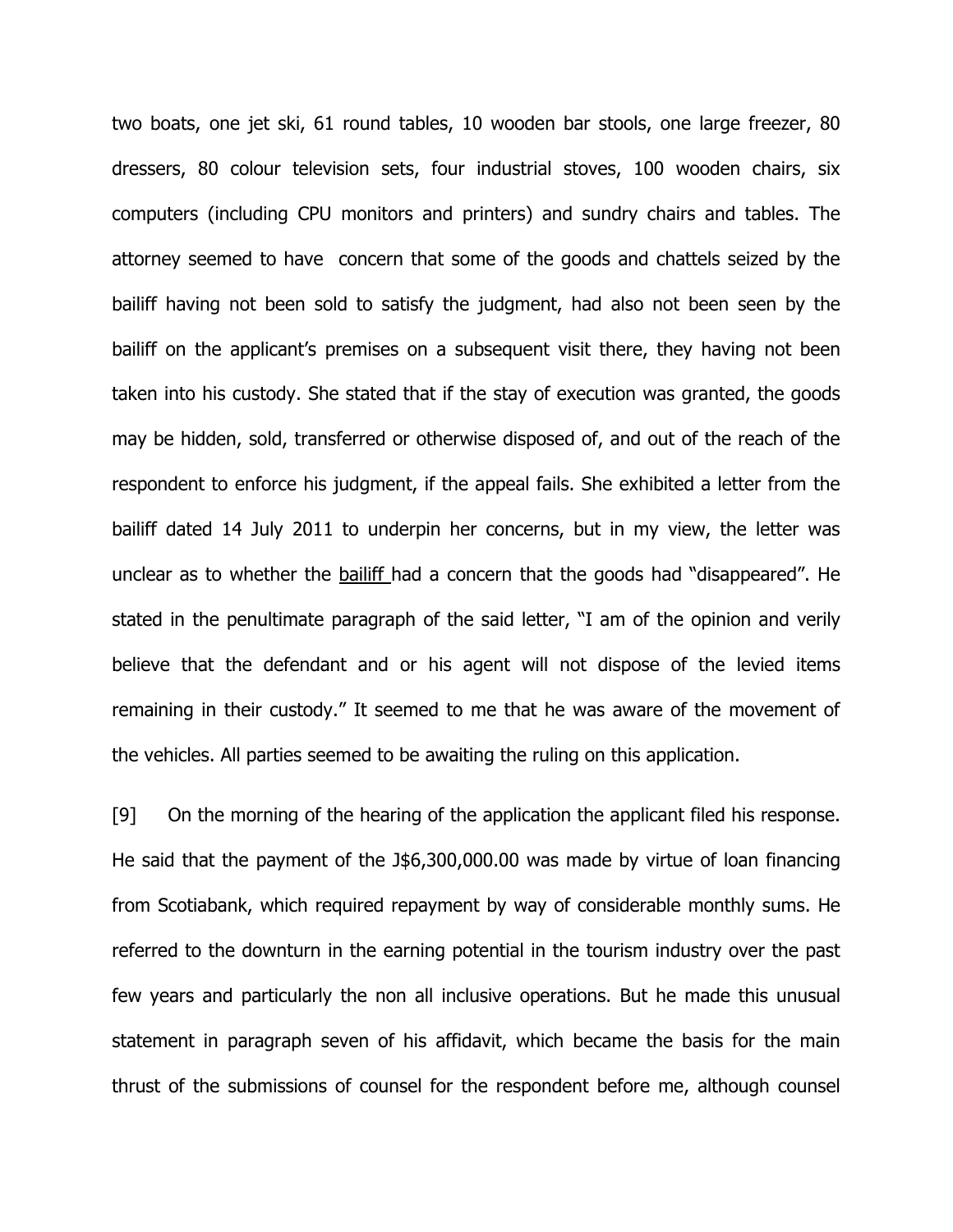lamented that he had not had sight of the affidavit before the hearing of the application commenced:

> " 7. That I am involved in a development at Negril Spot in the parish of Westmoreland for which I am required to invest substantial sums of monies for road and infrastructure work so as to procure splinter titles to issue to persons who have deposited monies for the purpose of these lots. I am presently not in a position to fund the establishment of infrastructure development since I am gravely ill and without the financial means to do so. Without the Certificates of Titles I am unable to access further monies from the sale of properties from the Negril Spot development and it is not true to say that I am in possession of monies from the recent sale of properties."

[10] The applicant denied operating any cattle and chicken farm, as he said he had to give up the farm due to his illness. He said that he had made the initial cash payment on account of the judgment debt, "with due regard to the needs of the respondent and the hardship he would have suffered and in an effort to ensure that he does not suffer severe financial and physical hardship". He indicated however, that he was experiencing hardship due to the vehicles having been removed from the business premises by the bailiff, as not having the use of the vehicles was adversely affecting his ability to conduct his business effectively. He complained about the steps taken by the respondent to pursue the seizure of his goods and chattels in the light of this pending application, as he said the respondent knew how it would affect his business as a hotelier. He challenged yet again the award of US\$120,000.00 as he stated the learned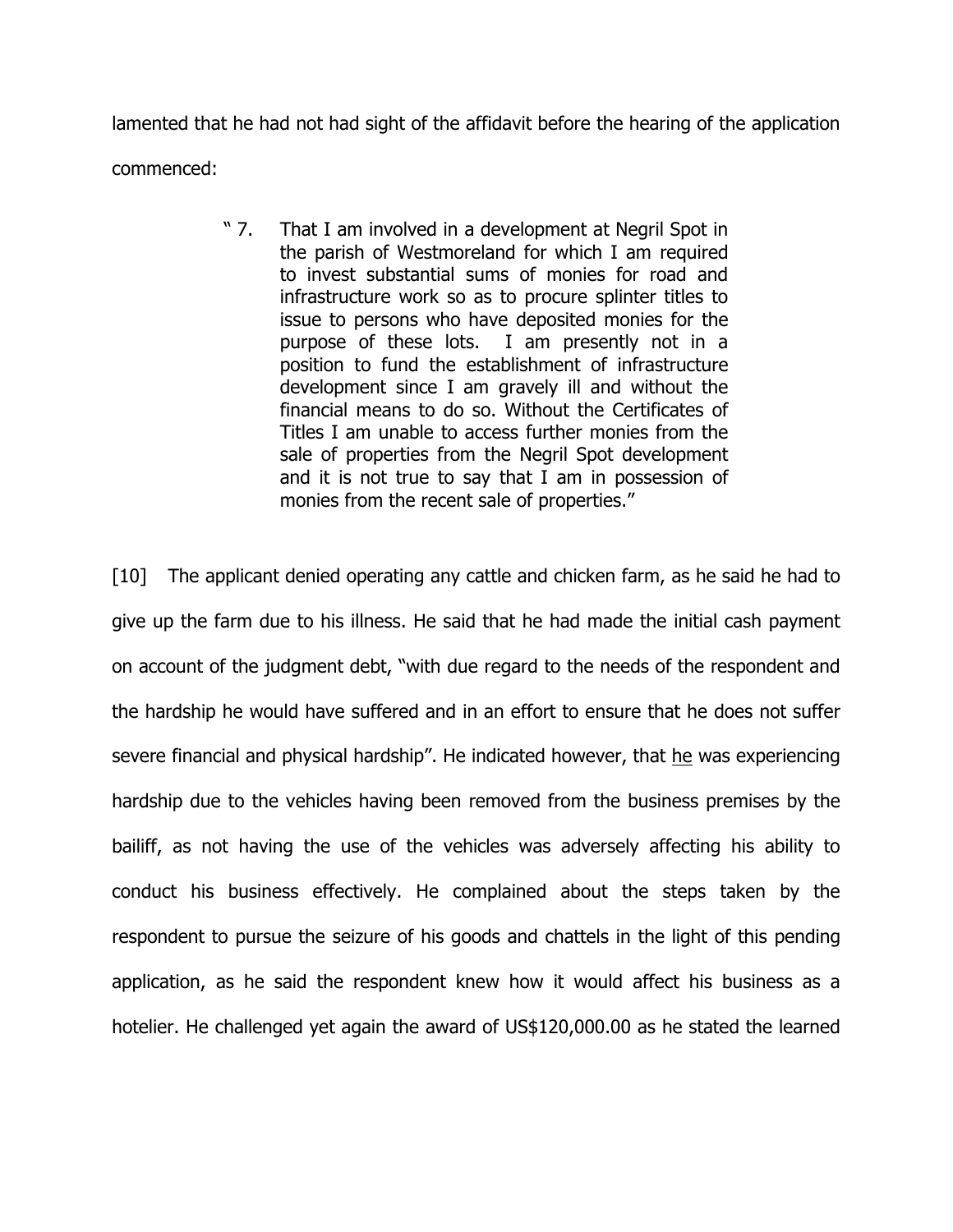judge had used the top end of the scale and a high multiplier based on the opinion of a doctor, whom he had already stated did not have the required expertise.

[11] The applicant therefore sought the intervention of the court "in the interest of justice" to grant the stay of execution of the judgment as prayed.

# The submissions

[12] Counsel for the applicant relied on the fact that sums had been paid in partial settlement of the judgment debt and were available to the respondent. He submitted that the effect of the findings of the learned trial judge was that the applicant was deemed to be liable for the injuries suffered by the respondent as the respondent's employer and as the employer of the driver of the boat who was involved in extremely irresponsible behavior, but not as a result of any deliberate act on the applicant's part. He referred to the fact that the applicant was gravely ill, that the levy of the goods by the bailiff was having a drastic effect on the applicant's business and ruin of the business was envisaged. He asked me to make the order of the stay of execution referable to the situation which obtained prior to 13 April 2011, when the goods were seized. He referred to the notice and grounds of appeal and submitted that the applicant had a good arguable appeal, so in the interest of justice the stay ought to be granted. He relied on Paymaster v Grace Kennedy Remittance Services Ltd and **Paul Lowe** [2011] JMCA App 1, a decision from this court for the relevant principles in respect of the grant of a stay of execution of a judgment and rules 2.10, 2.11 and 2.15 of the CAR. The latter, he said, embraced rule 26.1(2)(e) of the Civil Procedure Rules.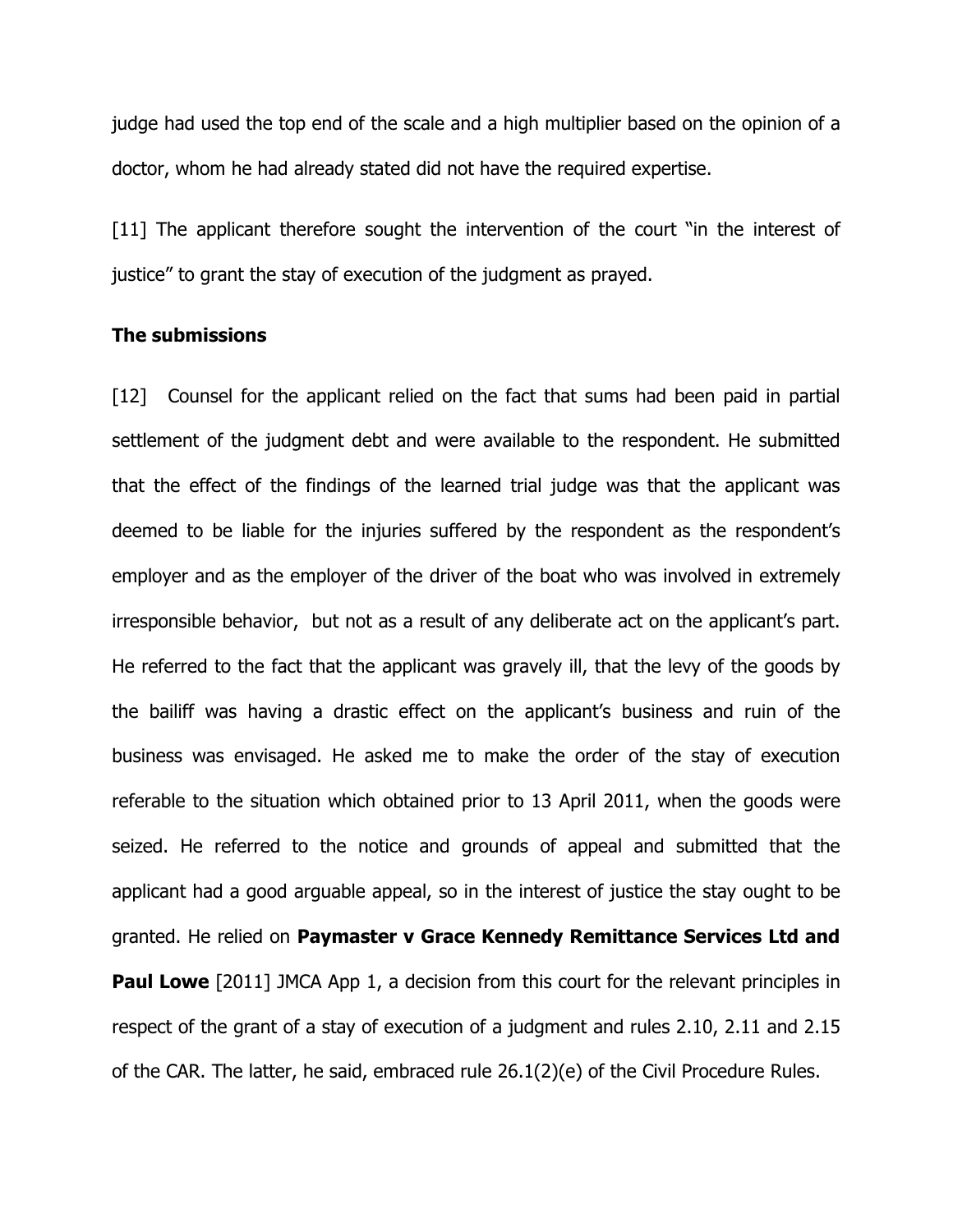[13] Counsel for the respondent commenced by submitting that the relevant rules for this application were rules 2.11 and 2.14 of the CAR. Rule 2.15 referred to the powers of the Court of Appeal and not the powers of the single judge and would therefore be inapplicable, with which I entirely agree. Counsel then challenged the sincerity of the applicant's alleged inability to pay the judgment debt, when on the other hand he was involved in a development, "Negril Spot", in which he was required to pay substantial sums. He said the respondent's position was that the applicant had sold properties for large sums, and counsel asked me to conclude that there had not been full disclosure of all the facts. If a subdivision existed, there must be purchasers paying money, he submitted, so the respondent's observation may be correct. Counsel submitted that the execution process had already been carried out and the remedy asked for was "ex post facto" and inapplicable in the circumstances. Counsel referred to the delay by the applicant to make any payment to assist the respondent as the application for the writ of seizure and sale had been made early in the year, and yet no funds were paid until after the bailiff had acted, which resulted in a further increase in expenses. He referred to the assets seized from the applicant's premises including two boats and submitted, quite strenuously, that the applicant had ignored the plight of the respondent over the years. The respondent, he said, had been involved in the boat accident at the age of 19 years and had suffered ever since without to date receiving any financial assistance from the applicant. The respondent was now 37 years old. Counsel referred to the bill of costs which had been filed on behalf of the respondent, although not yet taxed, in the amount of approximately J\$1,300,000.00.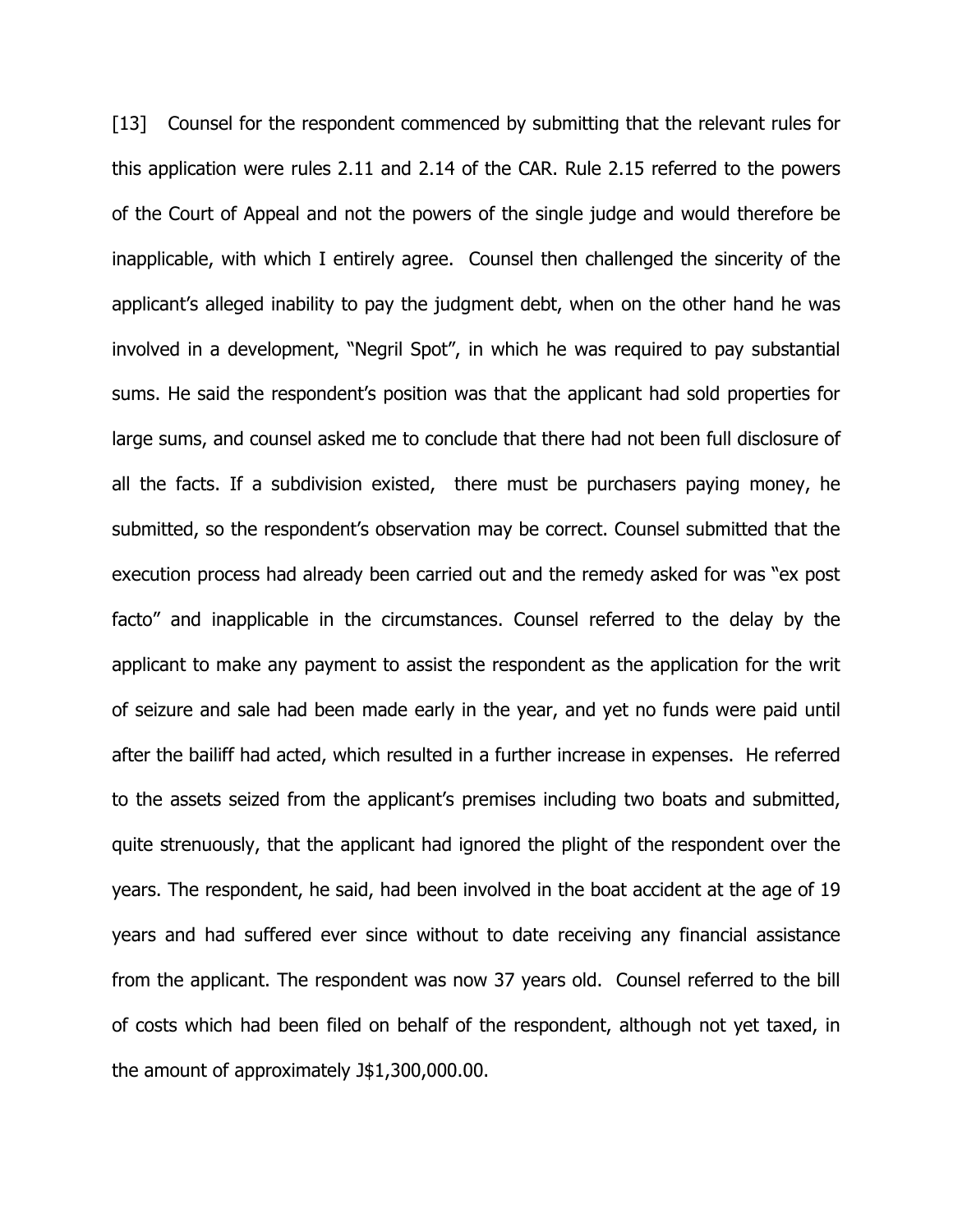[14] Counsel referred to the reasons for judgment of Rattray J and submitted that the applicant had no reasonable chance of success on appeal. He drew my attention to certain findings of the judge particularly the fact that he had found the respondent to be a "frank and forthright witness". The Court of Appeal, he said, ought not to interfere with the findings of fact of a single judge, who had the opportunity to observe the demeanour of the witnesses, and he referred to the principles enunciated in the House of Lords' case of **Watt v Thomas** [1947] AC 484, which have been adopted and applied by this court over the years. He submitted that the award made in respect of the prosthesis was reasonable as it was made when the respondent was 33 years old, with a reasonable life expectancy of 60 years old, but there was no reason, he said, the applicant could not live longer. In answer to a query from me, he indicated that the amount of the judgment debt was made up, approximately as follows:

| 1. | <b>Special Damages</b><br>(inclusive of interest up to May 2011)                                                                                                                   | J\$ | 466,000.00       |
|----|------------------------------------------------------------------------------------------------------------------------------------------------------------------------------------|-----|------------------|
| 2. | <b>General Damages</b><br>(inclusive of interest up to May 2011, for pain<br>and suffering and loss of amenities, loss of future<br>earnings and handicap on the<br>labour market) |     |                  |
|    |                                                                                                                                                                                    |     | J\$12,320,000.00 |
|    |                                                                                                                                                                                    |     | J\$12,786,000.00 |
|    | Plus: Future cost of prosthesis                                                                                                                                                    |     | US\$120,000.00   |

Plus: costs

[15] With regard to the interest of justice, counsel maintained that it could not be just for the applicant to be investing in developments in circumstances where the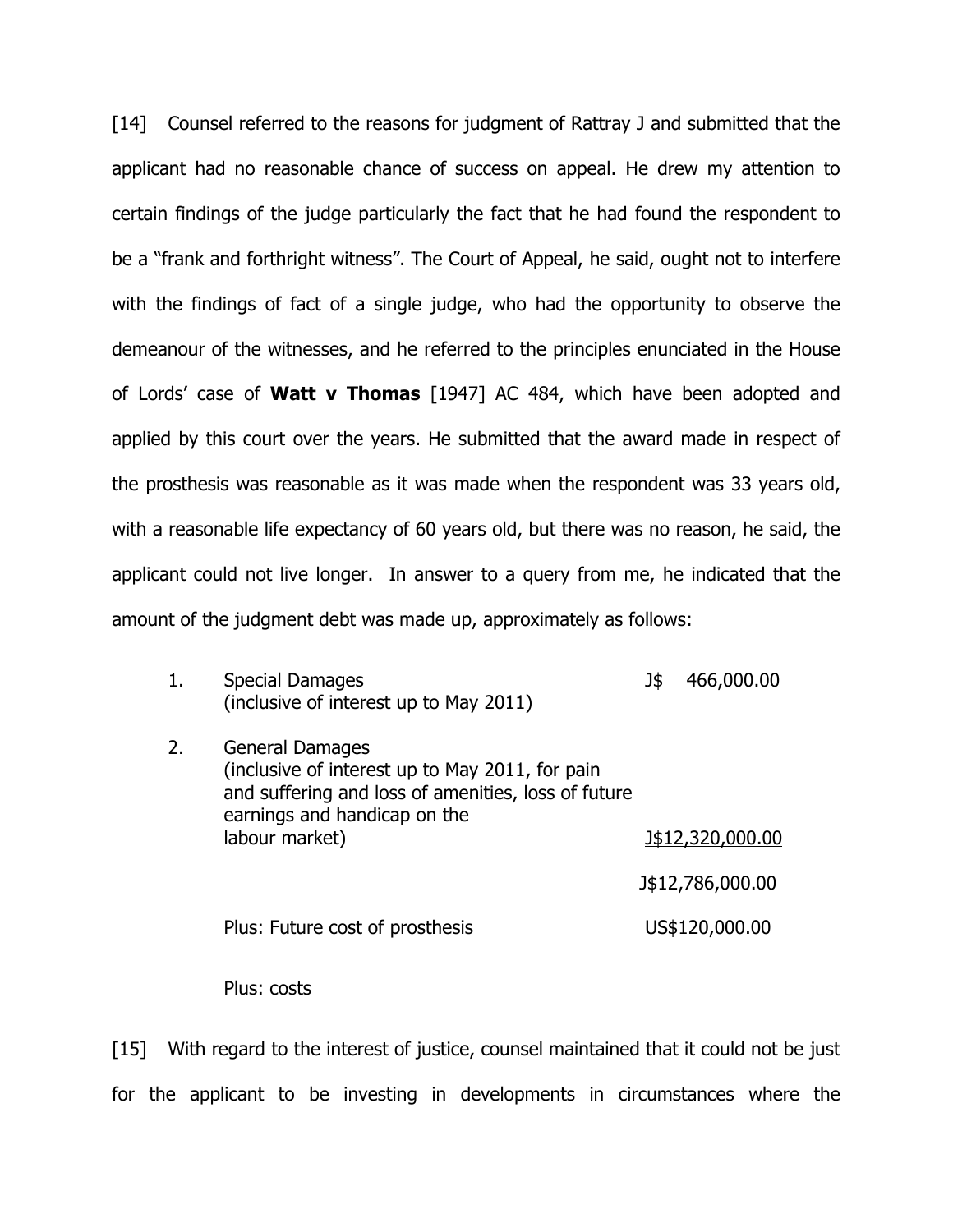respondent has lost all quality of life, as he can no longer enjoy swimming and jumping and has been suffering throughout this very long period which has elapsed since the incident. The respondent, he said, is in need and the court ought not to look at whether ultimately he may be able to pay back any funds to the applicant, as there is very little chance of the applicant succeeding on appeal. He asked for an order that the monies paid into the Treasury be paid out, that funds be made available for a new prosthesis and that the applicant be restrained from disposing of any of the assets seized by the bailiff.

#### Discussion and Analysis

#### The jurisdiction to grant a stay

[16] Rule 2.14 of the CAR states that, except so far as the court below or this court may otherwise direct, an appeal does not operate as a stay of execution of the decision of the court below. However, rule 2.11(1)(b) permits a single judge of this court to order "a stay of execution of any judgment or order against which an appeal has been made pending the determination of the appeal". The authorities indicate and it is now well established that a stay will not be granted, unless, and it is therefore incumbent on the applicant to disclose at this stage through the material provided, the appeal has "some prospect of success" (per Harrison JA in Watersports Enterprises Ltd v Jamaica Grande Ltd and Others, SCCA No 110/2008, Application No 159/2008, delivered 4 February 2009. The power of the court or a judge to grant or refuse a stay of execution of a judgment is discretionary and that right is unfettered (see Harris JA in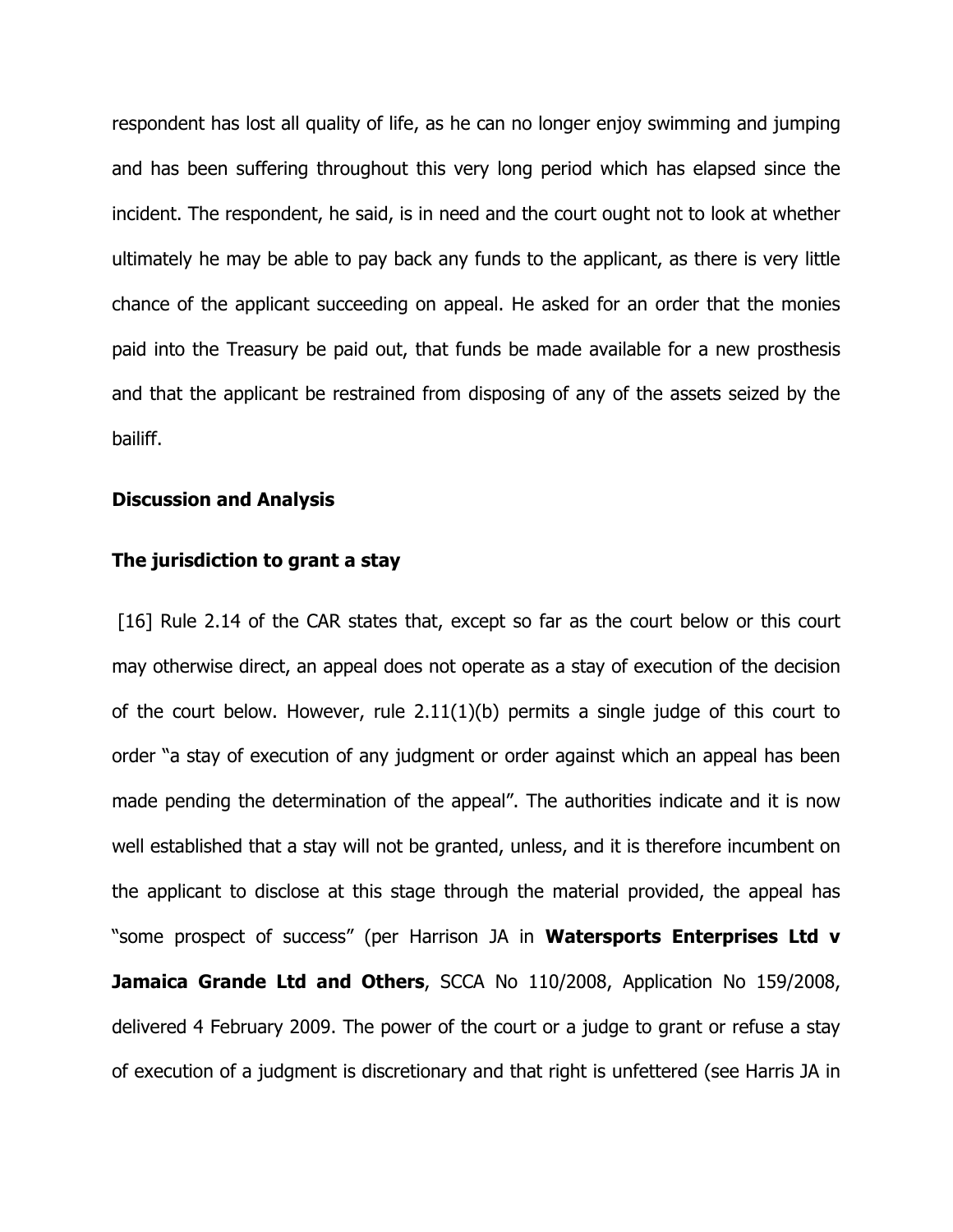**Paymaster**). The judge must consider all the facts and exercise that discretion judicially in the interest of justice. In Hammond Suddard Solicitors v Agrichem International Holdings Ltd [2001] EWCA Civ 2065 Clarke LJ expressed the overriding consideration in this way, at paragraph 22:

> "Whether the court should exercise its discretion to grant a stay will depend upon all the circumstances of the case, but the essential question is whether there is a risk of injustice to one or other or both parties if it grants or refuses a stay. In particular, if a stay is refused what are the risks of the appeal being stifled? If a stay is granted and the appeal fails, what are the risks that the respondent will be unable to enforce the judgment? On the other hand, if a stay is refused and the appeal succeeds, and the judgment is enforced in the meantime, what are the risks of the appellant being able to recover any monies paid from the respondent?"

In Paymaster, Harris JA referred to other cases decided in this court, namely Reliant Enterprise Communications Limited & Another v Infochannel Limited SCCA No 99/2009 Applications 144 & 181/2009, delivered 2 December 2009, and Cable and Wireless Jamaica Ltd v Digicel Jamaica Ltd SCCA No. 148/ 2009 Application No 169/2009, delivered 16 December 2009, and stated that, "this court has given approval and support to the proposition that the interests of justice is an essential element in a decision to grant or refuse a stay".

# The applicant's prospects of success on appeal

[17] The main issues in this case related to what caused the injuries suffered by the respondent and who was liable to compensate him. Also, there was the issue of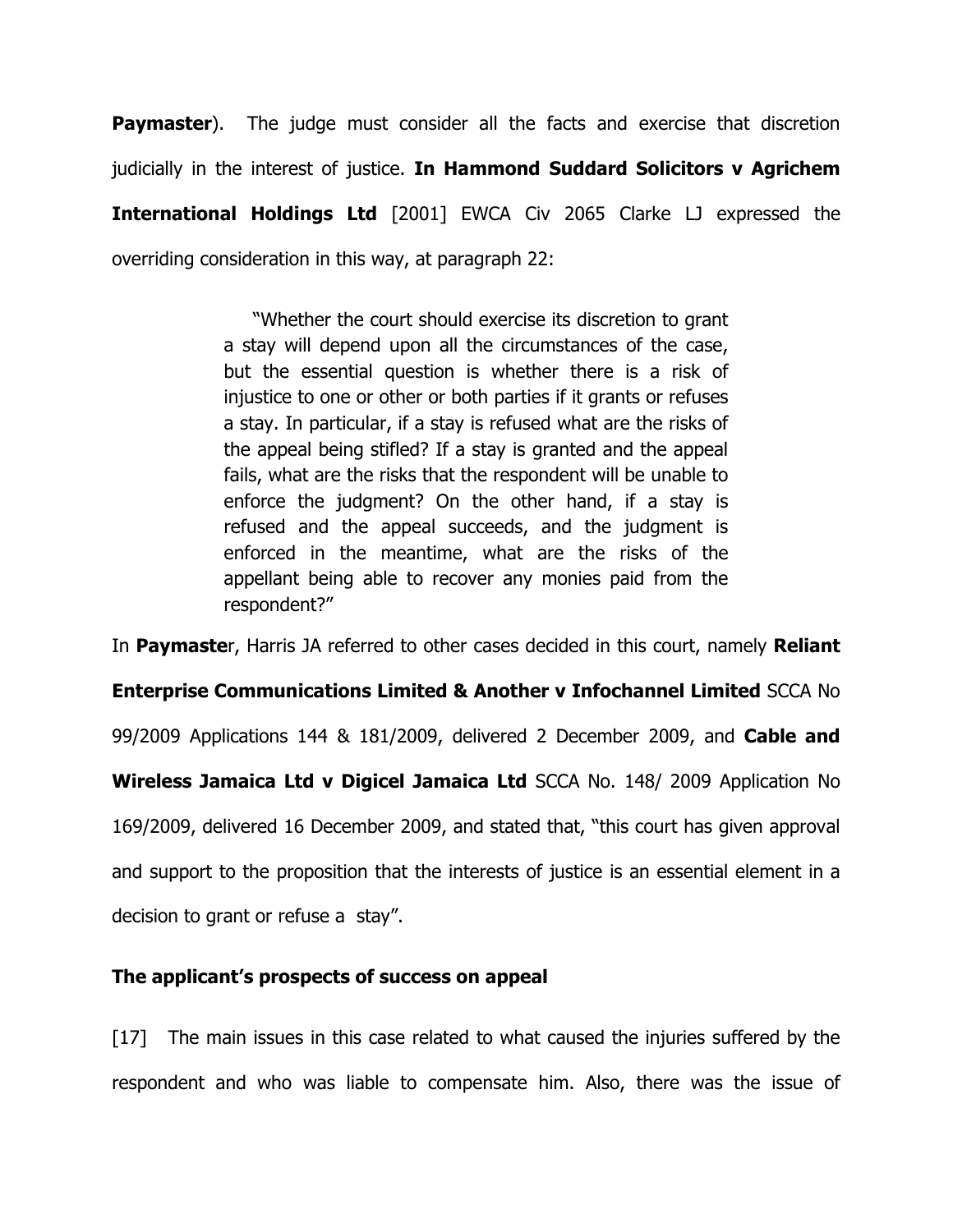whether the respondent participated in the incident which caused his injuries. The question which arose for the court's consideration was whether the respondent and Gladstone Bailey were employees of the applicant, and whether the applicant was vicariously responsible for the acts of Mr Bailey, even if he was engaged in acts expressly prohibited by the applicant. Additionally, the court had to consider whether the applicant had breached the common law duties of care owed to the respondent to provide him with a safe system of employment. The learned trial judge made several findings, some of which I will set out below for ease of reference.

- "31. It is difficult to comprehend the assertions of the Defendant that Curtis Arthurs was involved in the splashing activities, which cost him his leg, as well as other injuries. There is no evidence before the Court to show what action if any, the Claimant took which could be viewed as an active step in the prohibited pastime, thereby causing him to be deemed to be a part of the unauthorised activity. The fact of his being present on the boat at the time 'splashing' was going on does not without more, in the circumstances of this case, lead to a conclusion that he was involved in that activity, and I am not prepared to make such a finding.
- 32. I am satisfied, after a careful perusal of all the evidence presented in this matter that Curtis Arthurs testified in a frank and forthright manner. I find him to be a witness of truth and whenever there is a conflict between his evidence and that given by or on behalf of the Defendant, I accept his evidence. I find the evidence given by James Jackson and Rohan Myrie riddled with inconsistencies and not at all believable. I find as a fact that the accident which brought about the severe injuries sustained by Curtis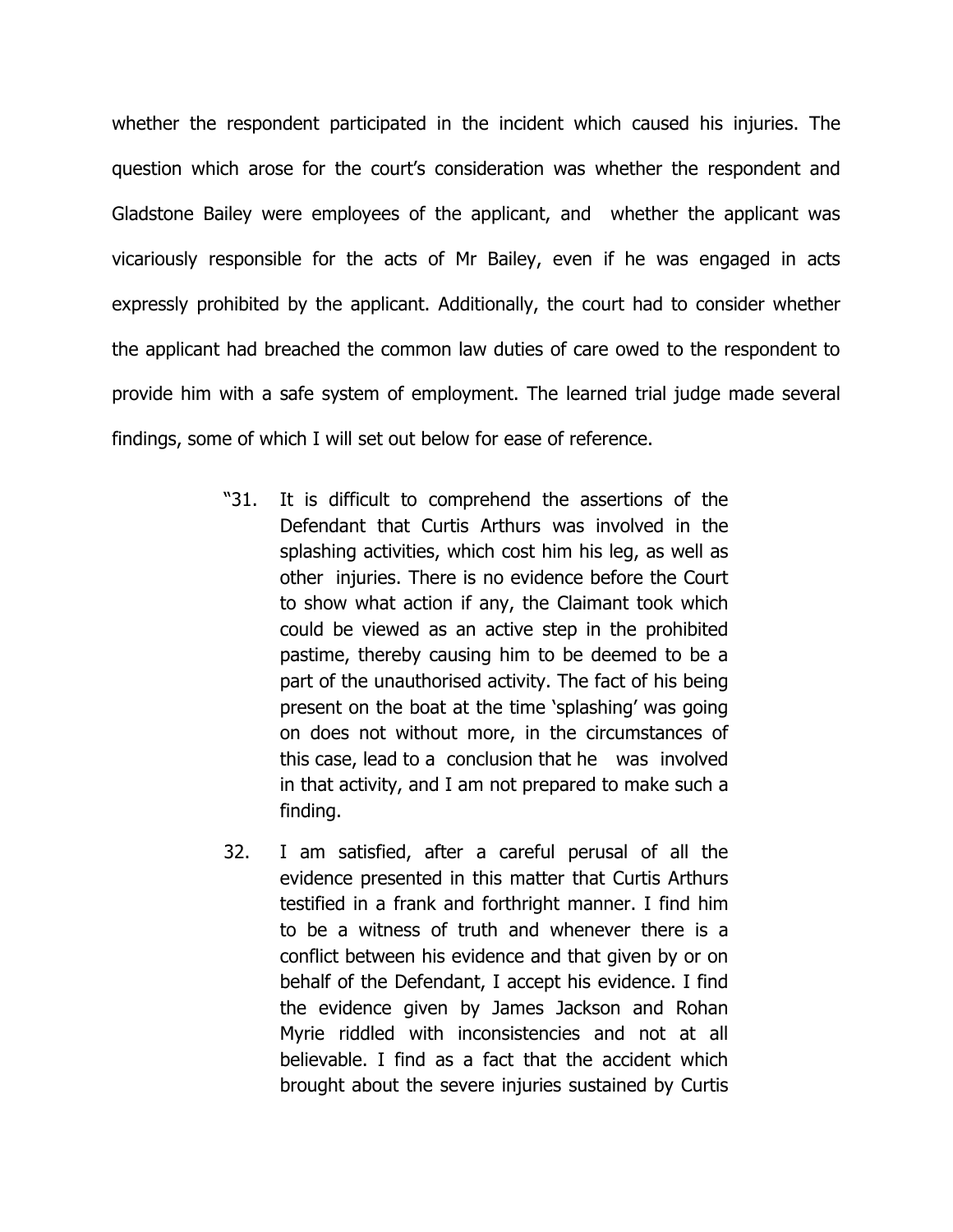Arthurs was occasioned by the actions of Gladstone Bailey in suddenly swinging the power speedboat in the direction of another vessel, which caused Mr. Arthurs to be thrown from the 'Seacraft' into the water.

33. I do not accept as credible the assertions of the Defendant and his manager that the taking of the 'Seacraft' to safe harbour at Bloody Bay on the day in question by the employees was done on a voluntary basis. I find that they were instructed to carry out that particular task, as indicated by the evidence of Rohan Myrie and that that task was part of the duties for which they were employed. My finding in this regard is fortified by the unchallenged evidence of Curtis Arthurs, where he stated that his working day ended after returning from parking the vessel and being transported by taxi back to the Resort, where he showered and changed into his normal clothes before going home. I am therefore satisfied on the evidence and I so find that at the time this regrettable incident occurred, both Curtis Arthurs and Gladstone Bailey were acting in the course of their employment."

[18] The court then canvassed the law on vicarious liability and applied the principles to the case. The learned judge found that Gladstone Bailey having been employed by the applicant as the driver of the "Seacraft" had conducted the boat contrary to the express prohibition issued by the applicant (that is, the splashing), which the judge stated limited the way in which the boat operator was to carry out the work for which he was employed, but that the breach of the prohibition did not exclude liability to an injured third party. He concluded:

> "In the circumstances, I find that by his actions, Gladstone Bailey was performing in an unauthorized and improper manner, an act that he was employed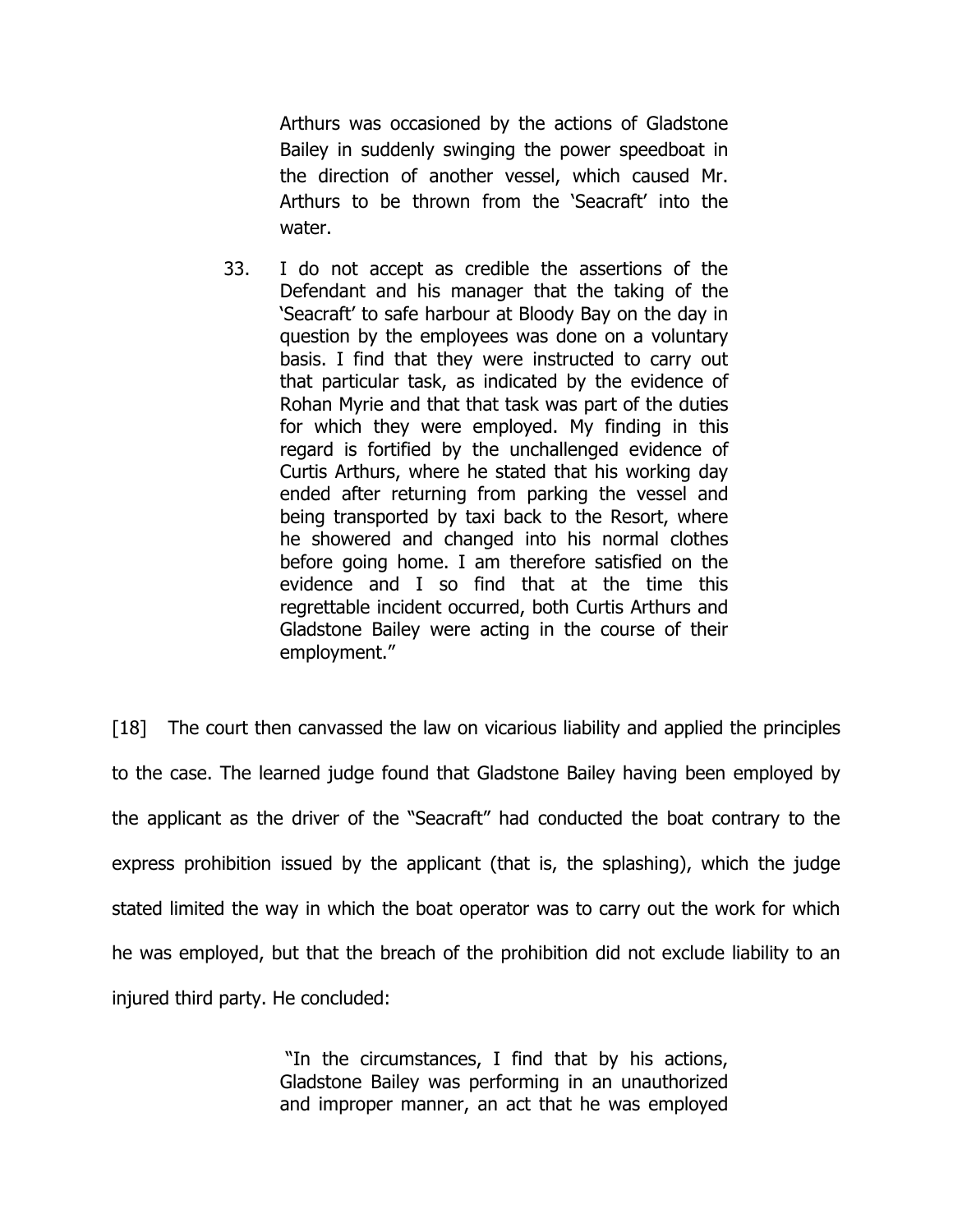to perform. As such, I find his employer James Jackson liable for the consequences of the actions of his employee Gladstone Bailey."

He went on to find also in respect of the boat's safety: "… I accept the evidence of the claimant and find that there were no rails on the 'Seacraft'. … No safety harness, seat belt or such device was affixed to that seat." He therefore concluded that, "… the employer James Jackson failed to take reasonable care for the safety of his employee, Curtis Arthurs while he was employed as a spotter on his boat the 'Seacraft' ".

[19] On the basis of the evidence disclosed in the reasons for judgment, but without having sight of the full transcript of the evidence adduced in the trial, and reviewing the learned judge's application of the relevant legal principles to that evidence disclosed, it would appear on the face of it that the learned judge addressed the relevant issues mentioned in paragraph [5] herein with clarity and care. Additionally, in keeping with the principle enunciated in the Privy Council cases out of this jurisdiction, viz, Industrial Chemicals Ltd v Owen Ellis (1986) 35 WIR 303 and Union Bank of Ja. Ltd v Dalton Yap Privy Council Appeal No 17/2001, delivered 28 May 2002, it may be very difficult to show that the single judge was plainly wrong. In my view, in the circumstances, the applicant would have no real chance of success on the issue of liability.

[20] With regard to the issue of damages, I was informed that the special damages were agreed between the parties. The specific challenge by the applicant is to the award in respect of the future cost of the prosthesis. I must say, in my view, this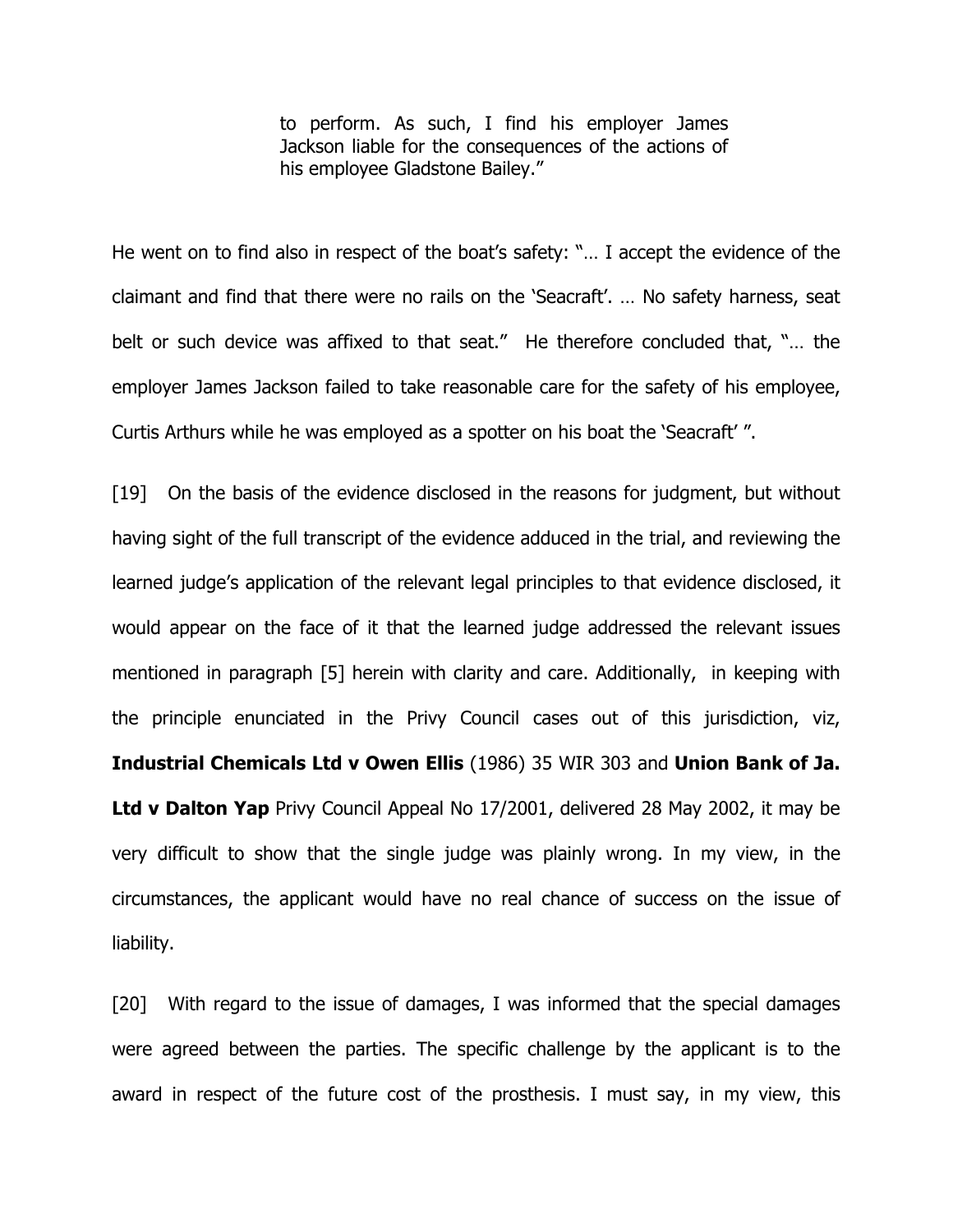ground of appeal does appear to have a real chance of success. The applicant exhibited to his affidavit filed on 26 July 2011, a letter from "Doctors Surgi-Clinic" over the signature of Dr Delroy Fray, an orthopaedic surgeon, dated 1 June 2005 which appeared to provide the evidence which grounded this award. The letter stated that the cost for the required prosthesis with a hydraulic knee component was between US\$15,000.00 and US\$25,000.00, and had a life span of between five and 10 years. The learned judge accepted the opinion of Dr Fray and utilised an average for computation, that is, a cost of US\$20,000.00 with a life span of six years. The award, however, does not seem to address the vicissitudes of life or give any reduction for the upfront lump sum payment. This item also represents about 45% of the total award and 82% of the award in respect of the other items claimed, which is relevant to the application for the stay, particularly with regard to the pursuit of the proceeds of sale in respect of the items seized by the bailiff.

#### The issue of the interest of justice

[21] The applicant has provided evidence that he is not well, which has not been seriously opposed by the respondent. He has indicated that he would wish the respondent to receive the funds that he has obtained through the loan facilities of Scotia bank. Several substantial items have already been seized by the bailiff, although not sold, but remain available to satisfy the judgment debt if he loses on appeal. The applicant has given evidence also of the potential financial ruin facing him and his business with the levy of the vehicles by the bailiff. However, that action by the bailiff took place on 13 April 2011. Also, there is the concern that despite this potential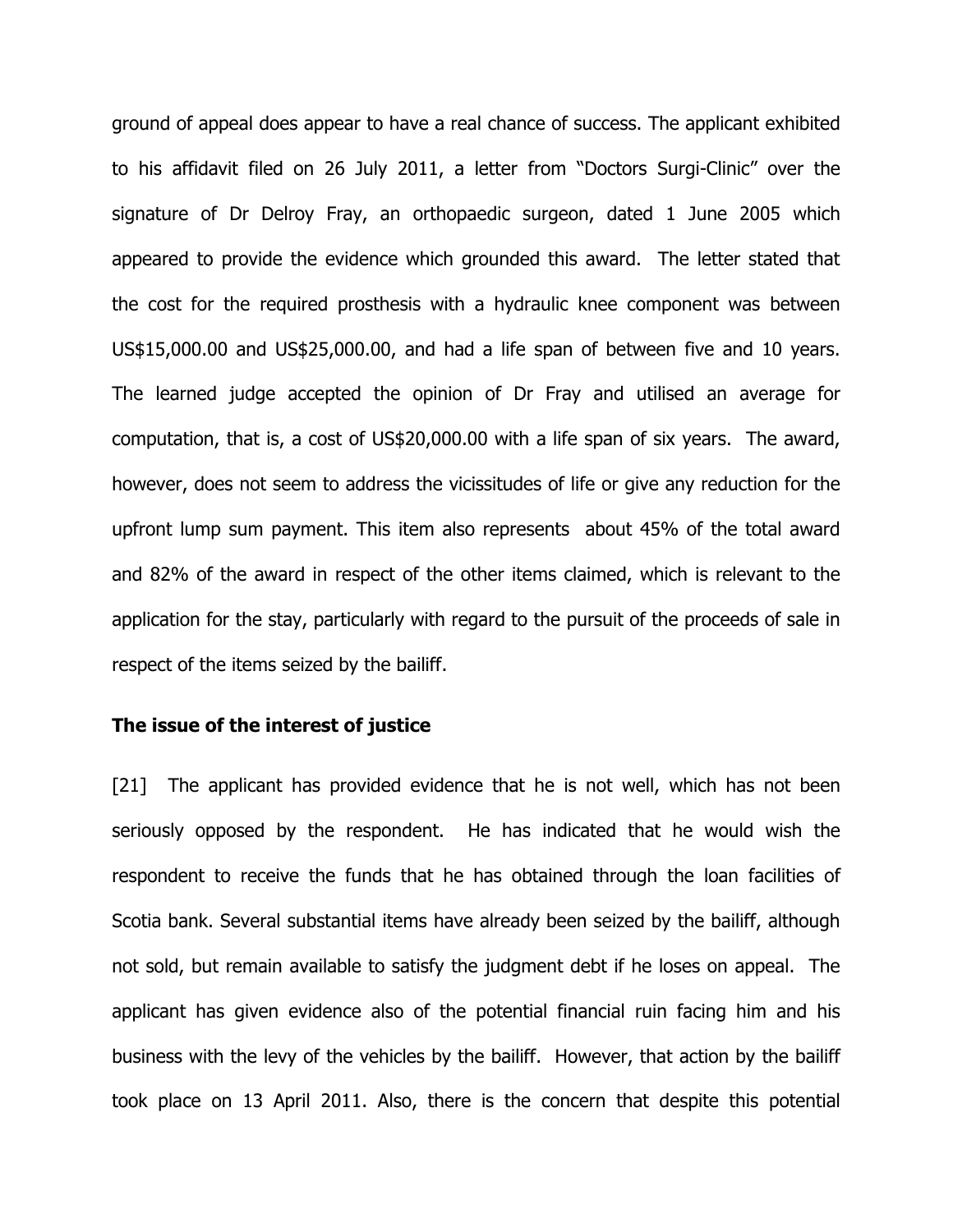financial liability, he nonetheless appears to have been involved in investments in substantial undertakings. On the other hand, the respondent has also shown that he is and has been experiencing severe financial difficulties due to his permanent physical disability and his consequent inability to obtain work. He also has an immediate need for the replacement of his current broken prosthesis. Additionally, his condition has existed since 1993 without alleviation, and his case appears strong on the issue of liability. The interest of justice would therefore demand some redress.

### The disposal of the application

[22] The respondent must obtain immediate financial assistance given my view of the issue of liability on appeal. However, because of the view I have also taken in respect of the issue of damages, I would order a stay of execution of the judgment only to the extent that it does not interfere with the release of the funds held in the Treasury, viz J\$6,300,000.00, which ought to be released to the respondent forthwith, if that has not already occurred. A portion of this sum could be used to replace the broken prosthesis. I am not able to undo the action taken by the bailiff with regard to the seizure of the goods and chattels in April of this year, but I would order that no further execution occur pending the appeal or until further order of this court, which will ensure the availability of these assets for satisfaction of the judgment, if the respondent is ultimately successful on appeal. The applicant should ensure that no unauthorized action is taken to dispose of the goods seized.